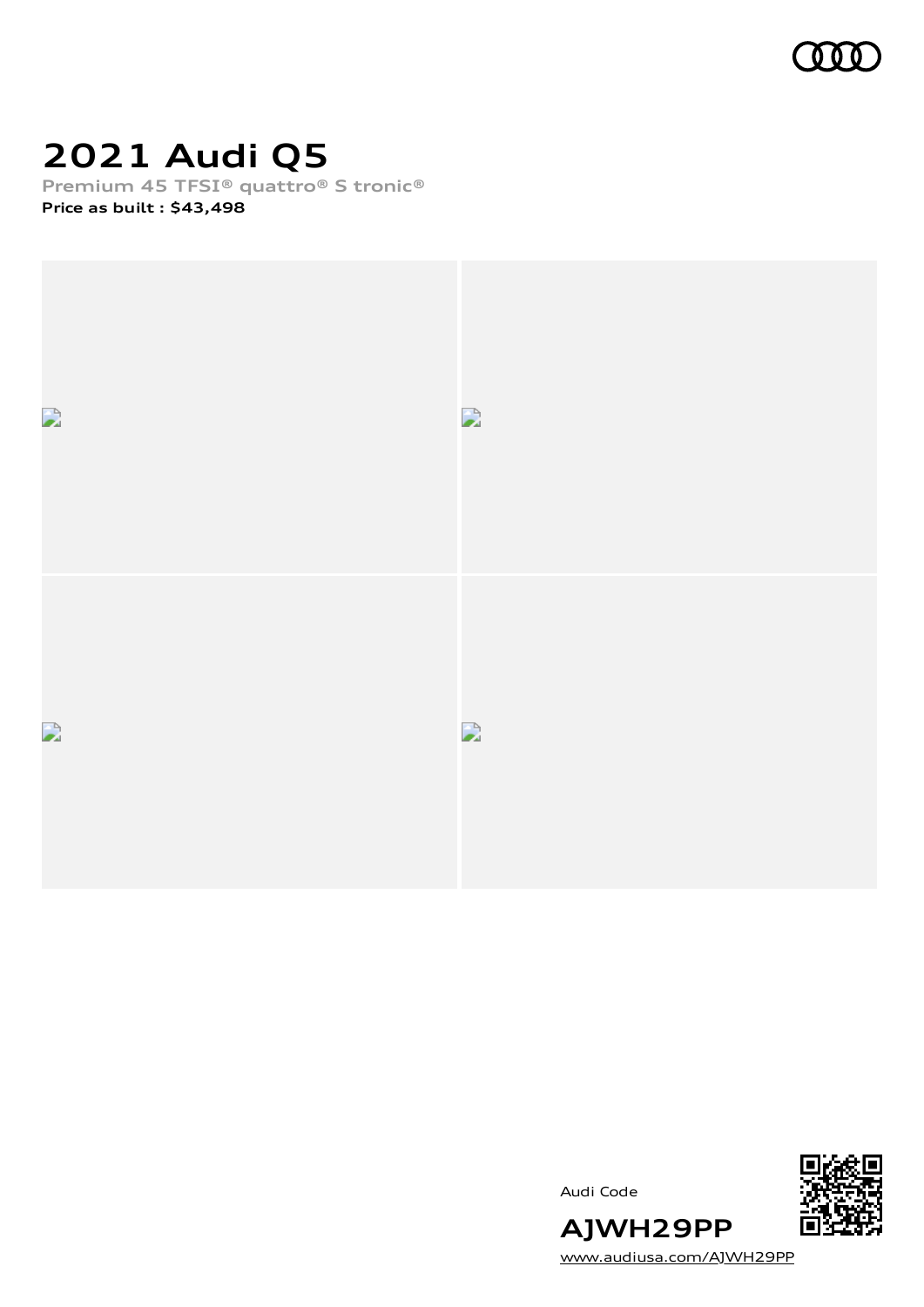### **Summary**

#### **Audi 2021 Audi Q5** Premium 45 TFSI® quattro® S tronic®

**Price as buil[t](#page-10-0)** \$43,498

#### **Exterior colour**

Brilliant Black

### $\overline{\phantom{a}}$

#### **Further Information**

|                 | N٥           |
|-----------------|--------------|
| Mileage         | 18,592 miles |
| Type of vehicle | Used car     |

**Warranty**

#### **Interior colour**

| Seats     | Black with Rock Gray stitching |
|-----------|--------------------------------|
| Dashboard | Black                          |
| Carpet    | Black                          |
| Headliner | Gray                           |

#### **Audi Code** AJWH29PP

**Your configuration on www.audiusa.com** [www.audiusa.com/AJWH29PP](https://www.audiusa.com/AJWH29PP)

**Commission number** 65ed8ae40a0e09a92577

### **Technical Specifications**

| Engine type                  | 2.0-liter four-cylinder                       |
|------------------------------|-----------------------------------------------|
| stroke                       | Displacement/Bore and 1,984/82.5 x 92.8 cc/mm |
| Max. output                  | 261 HP                                        |
| Torque                       | 273 lb-ft@rpm                                 |
| Top track speed              | 130 mph $1$                                   |
| Acceleration (0 - 60<br>mph) | 5.7 seconds                                   |
| Recommended fuel             | Premium                                       |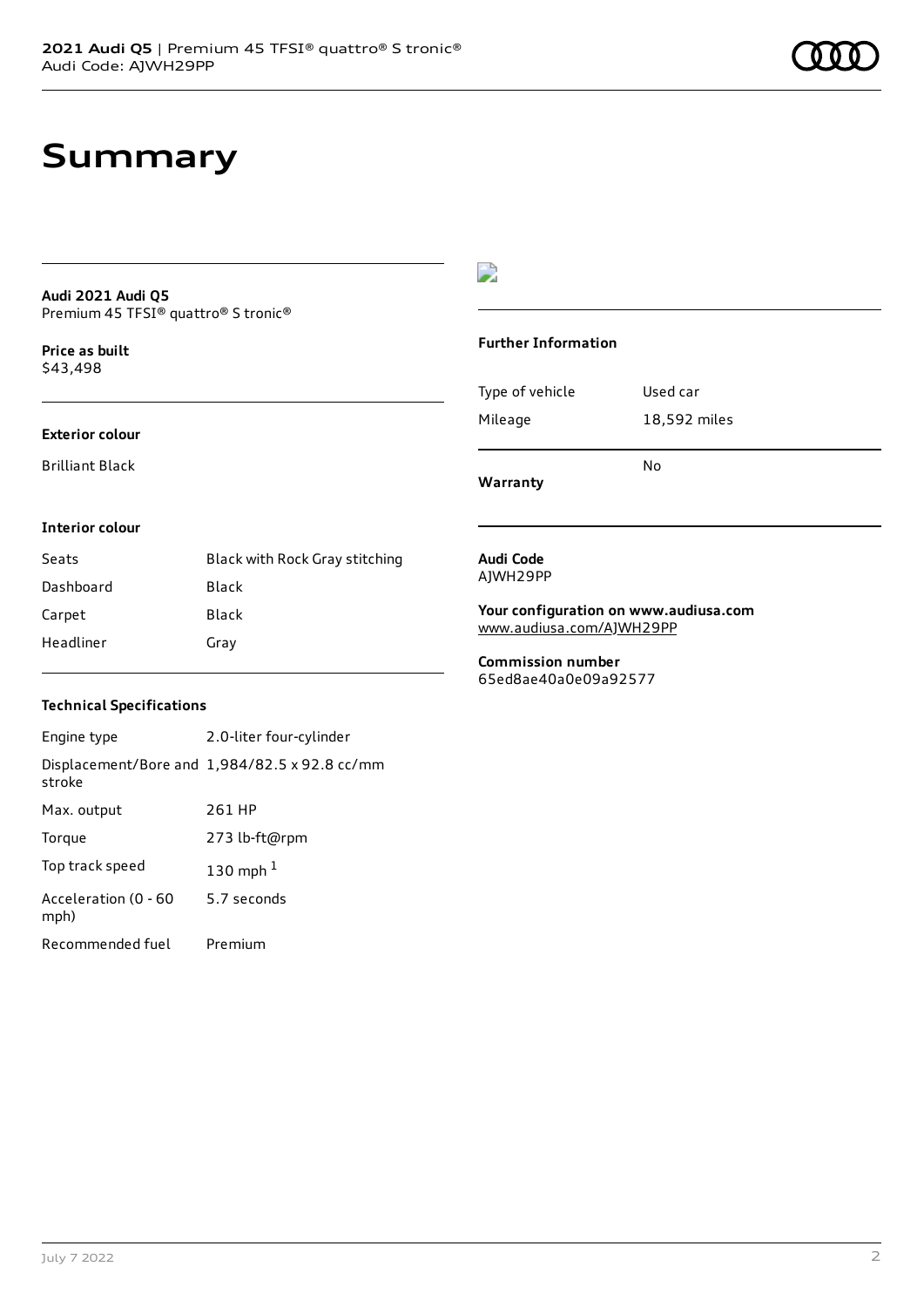# **Equipment**

Brilliant Black

Birch Wood Natural Gray Brown inlays

SiriusXM® with 90-day All Access trial subscription

Audi advanced key-keyless start, stop and entry

Power-adjustable, auto-dimming, power-folding, heated exterior side mirrors with memory

Convenience package

Power panoramic sunroof







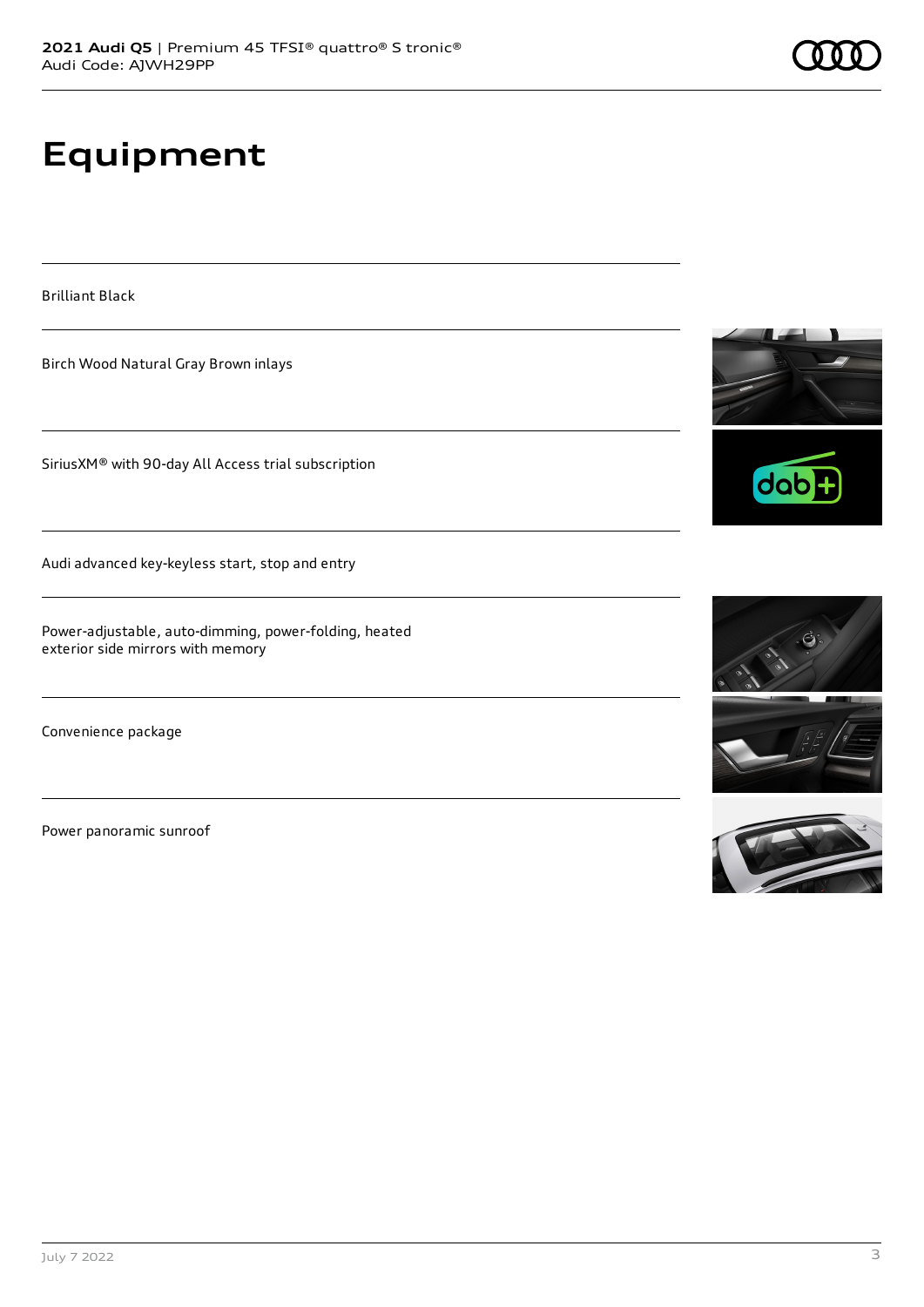| 4UB | Driver and front passenger airbags                              |
|-----|-----------------------------------------------------------------|
| UH1 | Electromechanical parking brake                                 |
| 8T2 | Cruise control system                                           |
| VC2 | Garage door opener (Homelink®)                                  |
| 4H5 | Electronic rear child door locks                                |
| OZ7 | Speed-sensitive electromechanical power<br>steering system      |
| 7K6 | Tire-pressure monitoring system                                 |
| 4X3 | Advanced Airbag Protection System                               |
| 3B7 | Lower Anchors and Tethers for Children<br>(LATCH) in rear seats |

#### **Exterior**

| 1D8   | Trailer hitch provision                               |
|-------|-------------------------------------------------------|
| 1S1   | Tool kit and floor jack                               |
| 1 B A | Standard suspension                                   |
| 3S1   | Aluminum roof rails                                   |
| 511   | Tailgate roof spoiler                                 |
| 8IT   | Full LED headlights with DRL signature                |
| HX2   | 235/60 R18 all-season tires                           |
| 8VM   | LED taillights with dynamic turn signal               |
| VJ1   | Full paint finish                                     |
| 4KC   | Heat-insulating side and rear windows                 |
| 4ZB   | Aluminum trim around exterior windows                 |
| 41 V  | 18" 5-arm-star design wheels with all-season<br>tires |

### **Interior** QE1 Storage package 4M3 Four beverage holders 7M1 Aluminum front door sill inlays 6NJ Light cloth headliner 9AQ Three-zone automatic climate control system 4L7 Auto-dimming interior rear view mirror with digital compass and Integrated Toll Module® QQ1 LED interior lighting package 6E3 Front center armrest 7F9 Leather-wrapped gear selector 4E7 Power tailgate 5XF Driver and front-passenger extendable sun visors with illuminated vanity mirrors

| 3NS              | Sliding, split folding 40/20/40 rear<br>seatbacks with adjustable recline |
|------------------|---------------------------------------------------------------------------|
| N <sub>1</sub> P | Leather seat covers                                                       |

| Heated front seats<br>4A3 |
|---------------------------|
|---------------------------|

### **Infotainment and Driver Assistance**

| 6K9             | Audi pre sense® city                                                                           |
|-----------------|------------------------------------------------------------------------------------------------|
| 2H1             | Audi drive select                                                                              |
| IU1             | Audi smartphone interface                                                                      |
| IW <sub>3</sub> | Audi connect <sup>®</sup> CARE assistance and security<br>services (limited time subscription) |
| 7X2             | Parking system plus                                                                            |
| 7W3             | Audi pre sense <sup>®</sup> basic and rear                                                     |
| KA <sub>2</sub> | Rear view camera                                                                               |
| 8G1             | High beam assist                                                                               |
|                 |                                                                                                |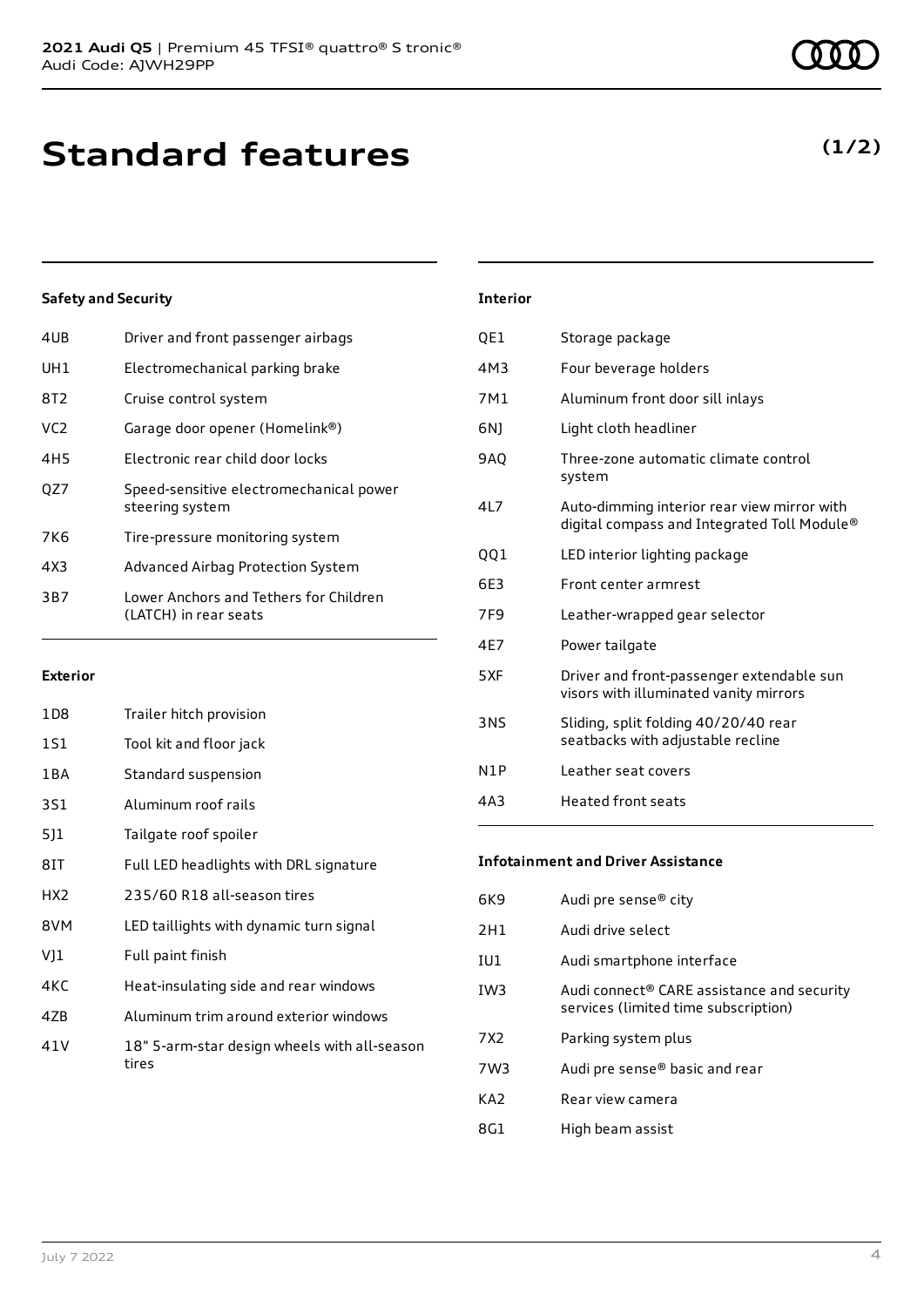**(2/2)**

### **Standard features**

### **Infotainment and Driver Assistance**

| 9VD | Audi sound system                                                 |
|-----|-------------------------------------------------------------------|
| 9S7 | 7.0" color driver information system                              |
| 7Y1 | Audi side assist                                                  |
| 613 | Audi active lane assist                                           |
| 9ZX | Preparation for mobile phone (Bluetooth®)<br>with streaming audio |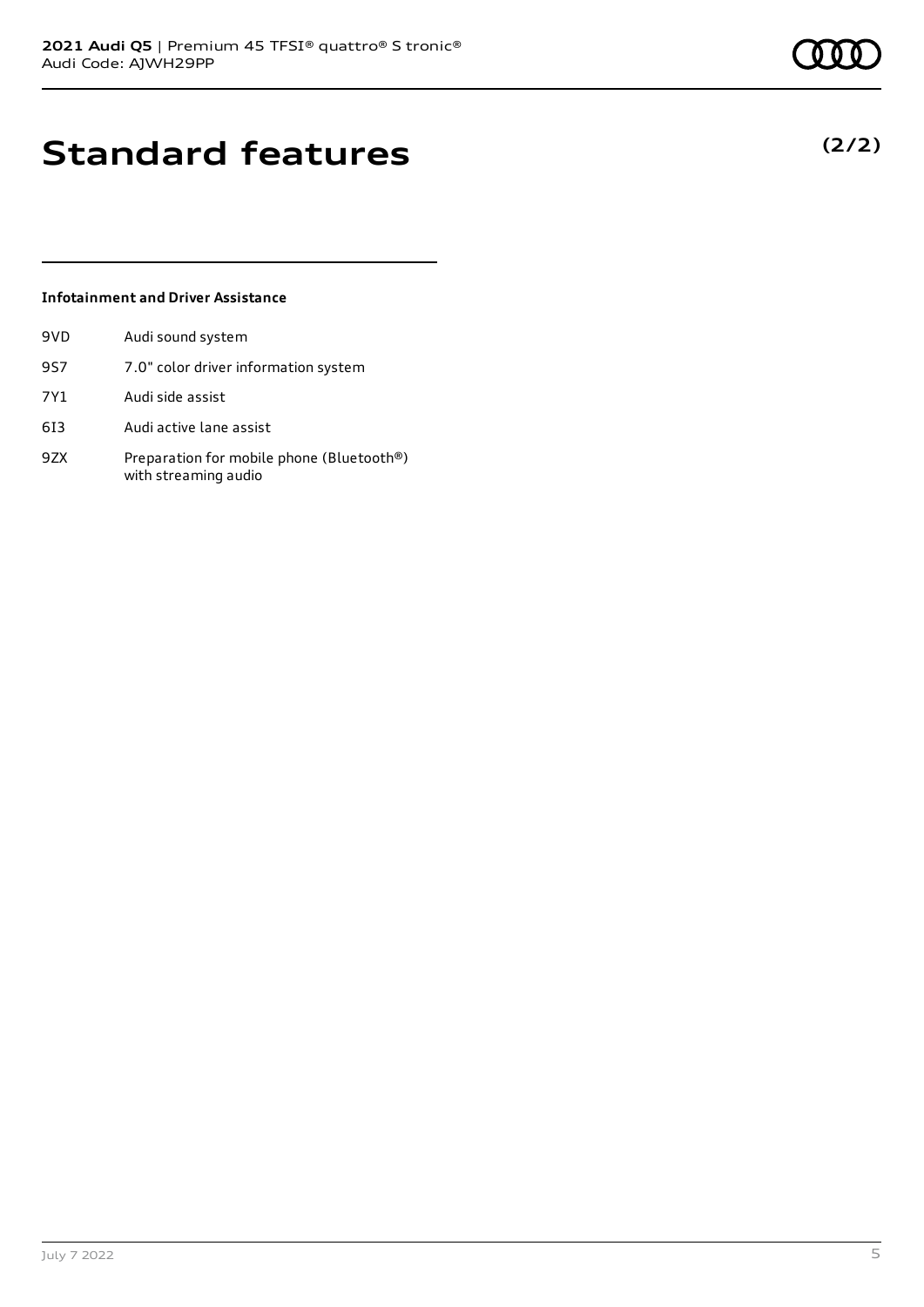### **Dealer remarks**

PANORAMIC SUNROOF! CONVENIENCE PKG! AUDI FACTORY CERTIFIED! 2021 Audi Q5 45 Premium 2.0L Turbocharged Brilliant Black 4D Sport Utility Black w/Leather Seating Surfaces, ABS brakes, Alloy wheels, Audi Advanced Key, Auto-Dimming Power Folding Exterior Mirrors, Compass, Convenience Package, Driver Seat Memory, Electronic Stability Control, Front dual zone A/C, Heated door mirrors, Heated front seats, Heated Steering Wheel, Illuminated entry, Low tire pressure warning, Panoramic Sunroof, Power Liftgate, Remote keyless entry, SiriusXM All Access Service, Traction control. Recent Arrival! Odometer is 1953 miles below market average! CARFAX One-Owner.

Audi Certified pre-owned Details:

#### \* 300+ Point Inspection

\* Limited Warranty: 12 Month/Unlimited Mile beginning after new car warranty expires or from certified purchase date

\* Roadside Assistance

\* Transferable Warranty

\* Includes 24/7 Roadside Assistance emergency towing, collision, jump start, flat tire change, emergency fuel service, lock-out service, extrication service, Audi assist, CARFAX Vehicle History Report and SiriusXM satellite radio complimentary 90 day subscription. If Audi New Vehicle Limited Warranty (NVLW) coverage remains at time of CPO purchase, CPO Limited Warranty Coverage commences upon expiration of NVLW and continues until 5 years from vehicle's original in-service date with no mileage limitation. If NVLW coverage has expired at time of CPO purchase, CPO Limited Warranty coverage commences at time of purchase and continues for 12 months with no mileage limitation. Limited warranty is transferable between private parties.

\* Vehicle History

\* Warranty Deductible: \$0

quattro 23/28 City/Highway MPG

A Jim Ellis Family Dealership, celebrating 50 years in business.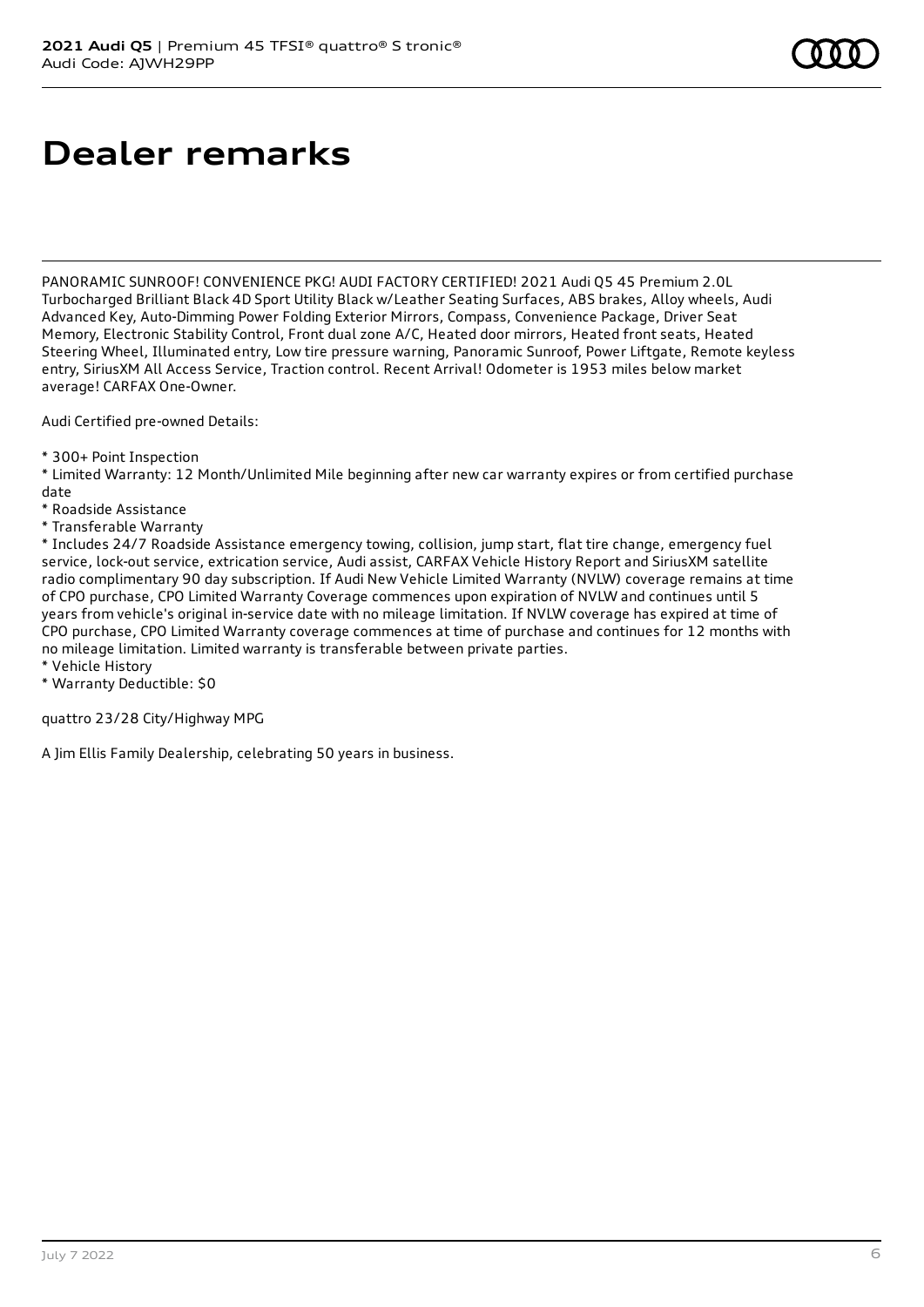## **Technical Specifications**

#### July 7 2022 7

| <b>Engineering   Performance</b>            |                                                                       | <b>Steering</b>                            |                                                                                |
|---------------------------------------------|-----------------------------------------------------------------------|--------------------------------------------|--------------------------------------------------------------------------------|
| Engine type                                 | 2.0-liter four-cylinder                                               | Steering type                              | Electromechanical progressive<br>steering system                               |
| Power Level                                 | 45                                                                    |                                            |                                                                                |
| Max. output                                 | 261 HP                                                                | Turning diameter, curb- 38.7 ft<br>to-curb |                                                                                |
| Displacement                                | 2.0 l                                                                 | Steering ratio                             | 15.9:1                                                                         |
| Towing capacity                             | 4,400 lb                                                              |                                            |                                                                                |
| Torque                                      | 273 lb-ft@rpm                                                         | Suspension                                 |                                                                                |
| Valvetrain                                  | 16-valve DOHC with Audi valvelift<br>system and variable valve timing | Front axle                                 | Five-link suspension - Audi comfort                                            |
| Acceleration (0 - 60                        | 5.7 seconds                                                           |                                            | suspension                                                                     |
| mph)                                        |                                                                       | Rear axle                                  | Five-link suspension - Audi comfort<br>suspension                              |
| Engine block                                | Cast-iron                                                             |                                            |                                                                                |
| Induction/fuel injection Turbocharged/TFSI® |                                                                       |                                            |                                                                                |
| Cylinder head                               | Aluminum-alloy                                                        | <b>Brakes</b>                              |                                                                                |
| stroke                                      | Displacement/Bore and 1,984/82.5 x 92.8 cc/mm                         | Front brakes                               | 13.3 (ventilated disc) in                                                      |
| Top track speed <sup>1</sup>                | 130 mph                                                               | Rear brakes                                | 13.0 (ventilated disc) in                                                      |
| <b>Electrical system</b>                    |                                                                       | <b>Body</b>                                |                                                                                |
| Hybrid engine                               | 12-volt Mild Hybrid Electric Vehicle<br>(MHEV) technology             | Material                                   | Lightweight technology-multi-<br>material construction (steel and<br>aluminum) |
|                                             |                                                                       |                                            |                                                                                |

### **Transmission | Drivetrain**

| Drivetrain type | quattro <sup>®</sup> all-wheel drive with ultra <sup>®</sup><br>technology |
|-----------------|----------------------------------------------------------------------------|
| Transmission    | Seven-speed S tronic <sup>®</sup> dual-clutch<br>automatic transmission    |

#### **Warranty | Maintenance**

| Warranty | 4-year/50,000-mile Audi New |
|----------|-----------------------------|
|          | Vehicle Limited Warranty    |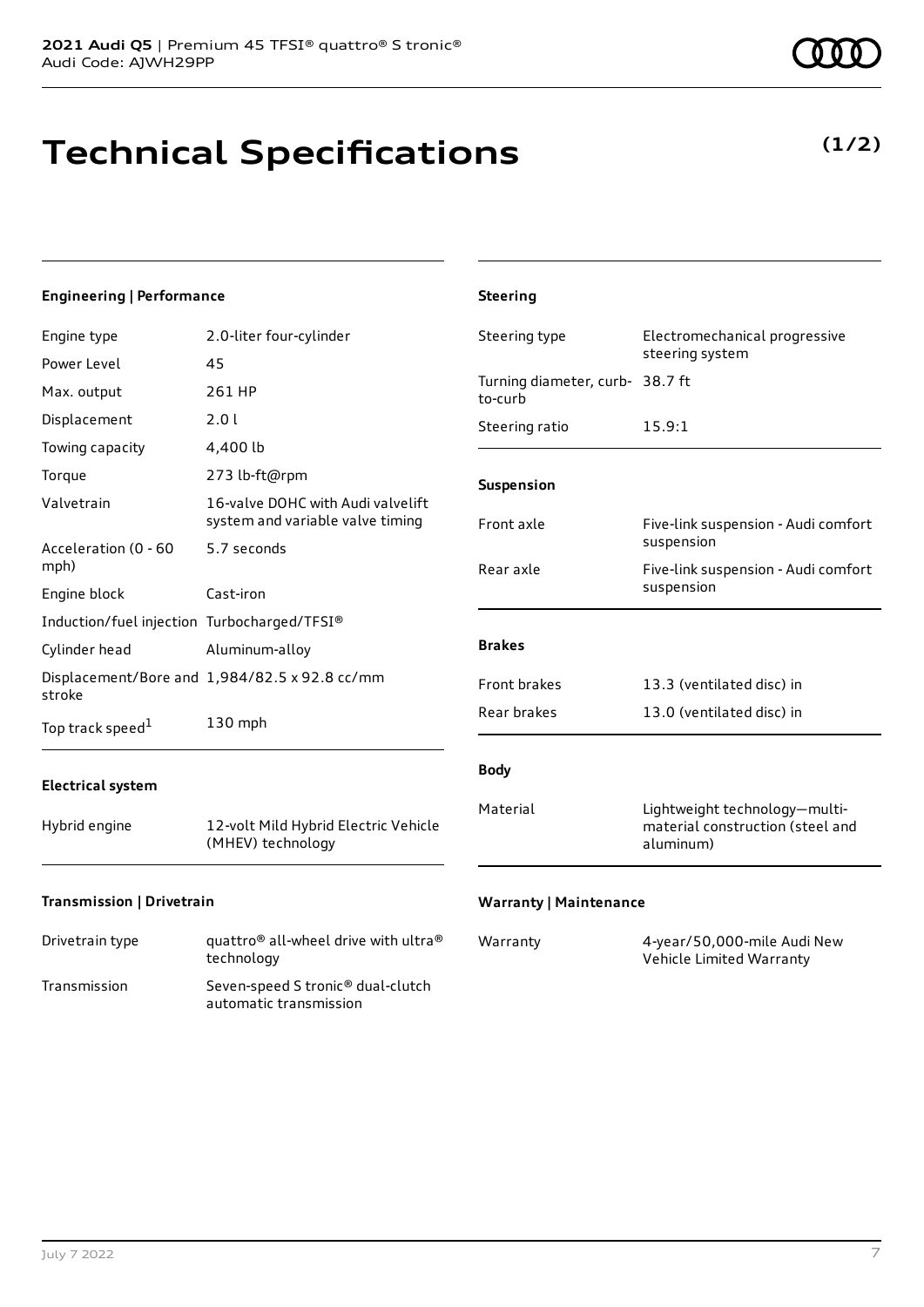### **Technical Specifications**

### **Exterior Measurements**

| Height                           | 65.5 in  |
|----------------------------------|----------|
| Overall width without<br>mirrors | 74.5 in  |
| Length                           | 184.3 in |
| Wheelbase                        | 111.0 in |
| Overall width with<br>mirrors    | 84.2 in  |
| Track rear                       | 63.3 in  |
| Track front                      | 63.6 in  |
| Curb weight                      | 4.079 lb |

### **Interior measurements**

| Seating capacity                          | 5                                                  |
|-------------------------------------------|----------------------------------------------------|
| Shoulder room, rear                       | 56.5 in                                            |
| Head room with front<br>sunroof           | 38.1 in                                            |
| Leg room, rear                            | 38.0 in                                            |
| Shoulder room, front                      | 57.7 in                                            |
| Head room with rear<br>sunroof            | 37.7 in                                            |
| Head room, rear                           | 39.3 in                                            |
| Leg room, front                           | 40.9 in                                            |
| Head room, front                          | 39.6 in                                            |
| Cargo volume, rear<br>seatbacks up/folded | 25.8/54.0 (25.6/53.5 with<br>sunroof) cu ft, cu ft |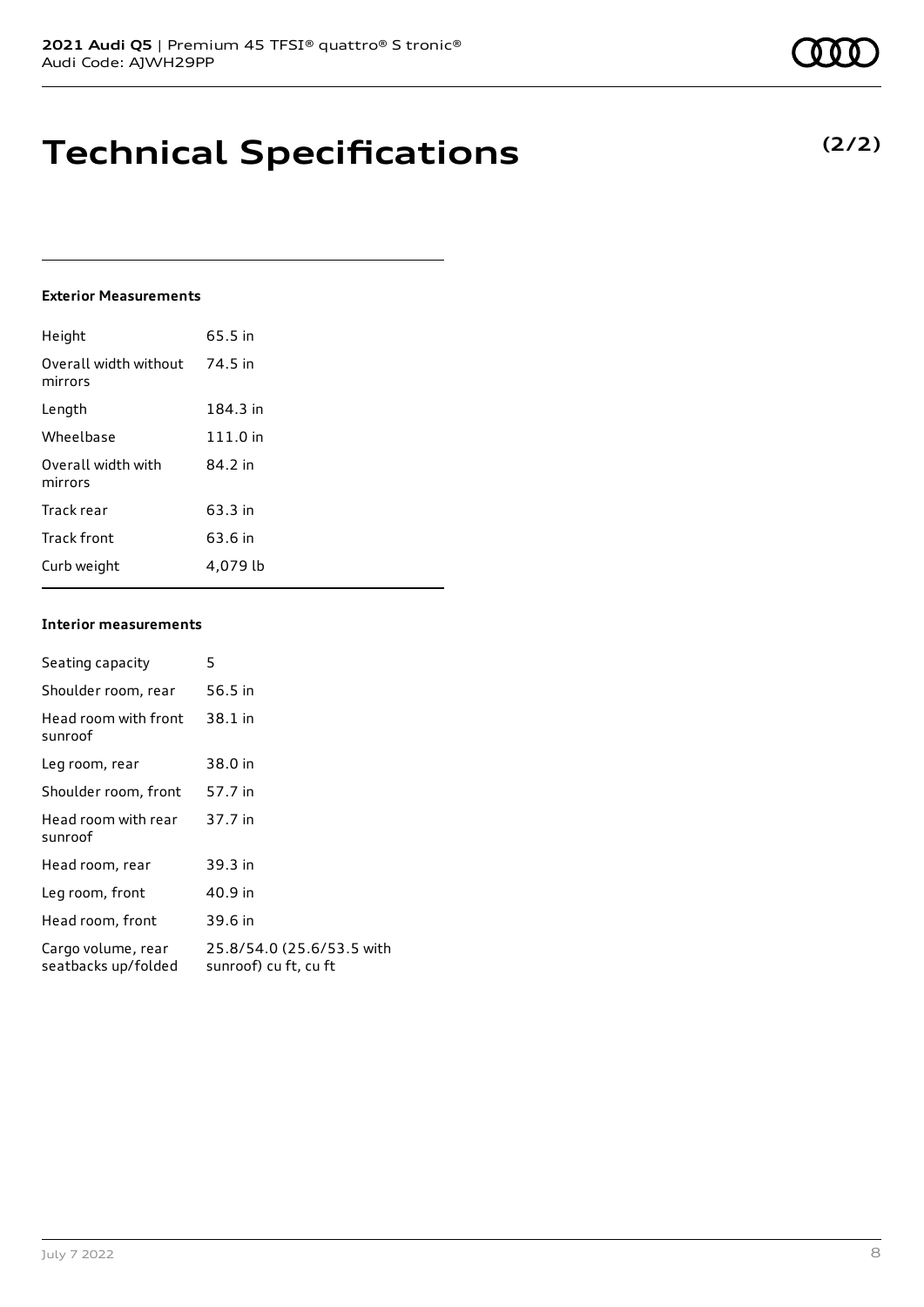### **Consumption- and emission**

### **Consumption by NEDC**

| urban       | $23$ mpg |
|-------------|----------|
| extra-urban | 28 mpg   |
| combined    | $25$ mpg |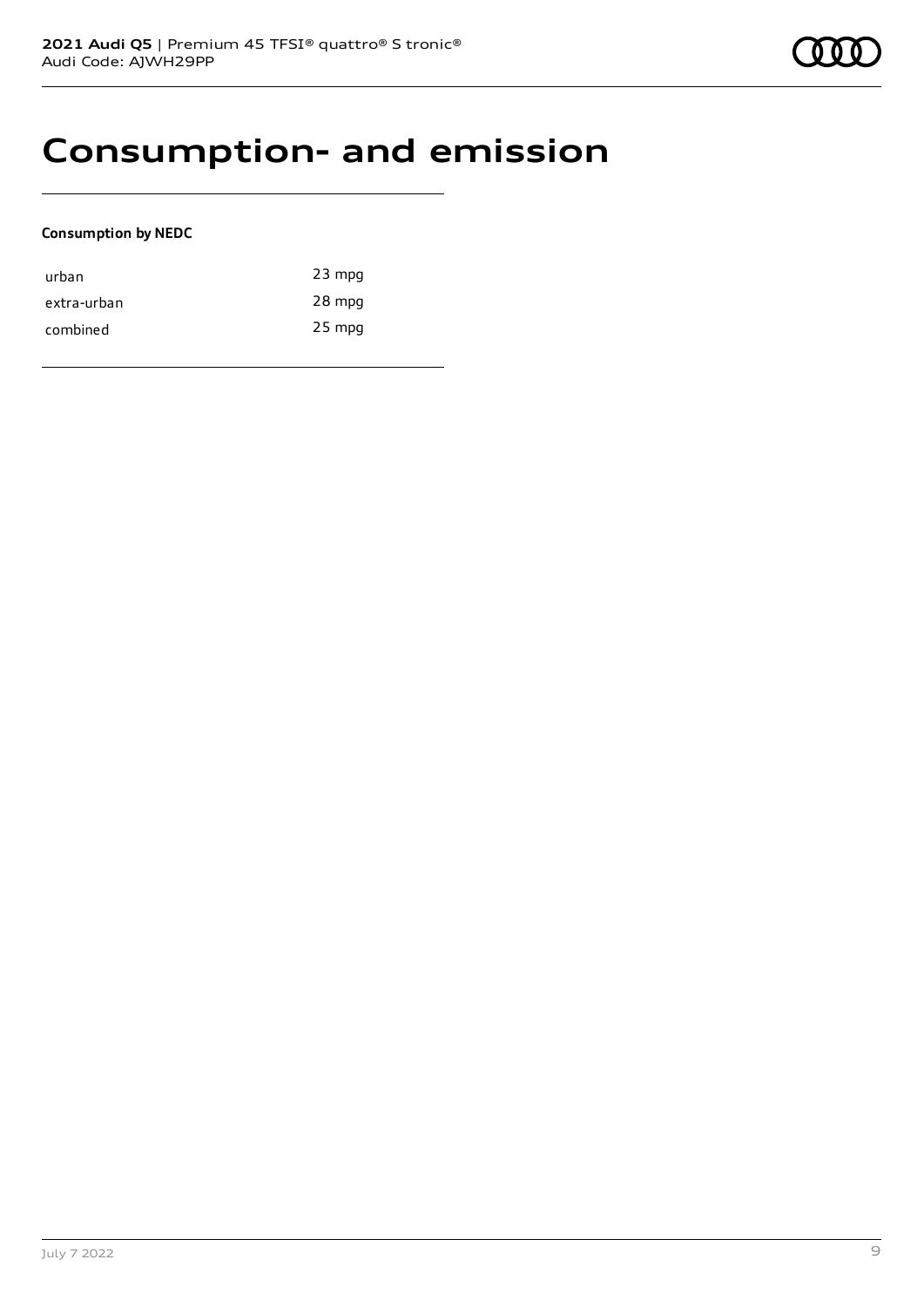

### **Contact**

Dealer **Audi Marietta**

1141 Cobb Pkwy S 30060 Marietta GA

Phone: +17708592834 FAX: 7708592854

www: [https://www.audimarietta.com](https://www.audimarietta.com/)